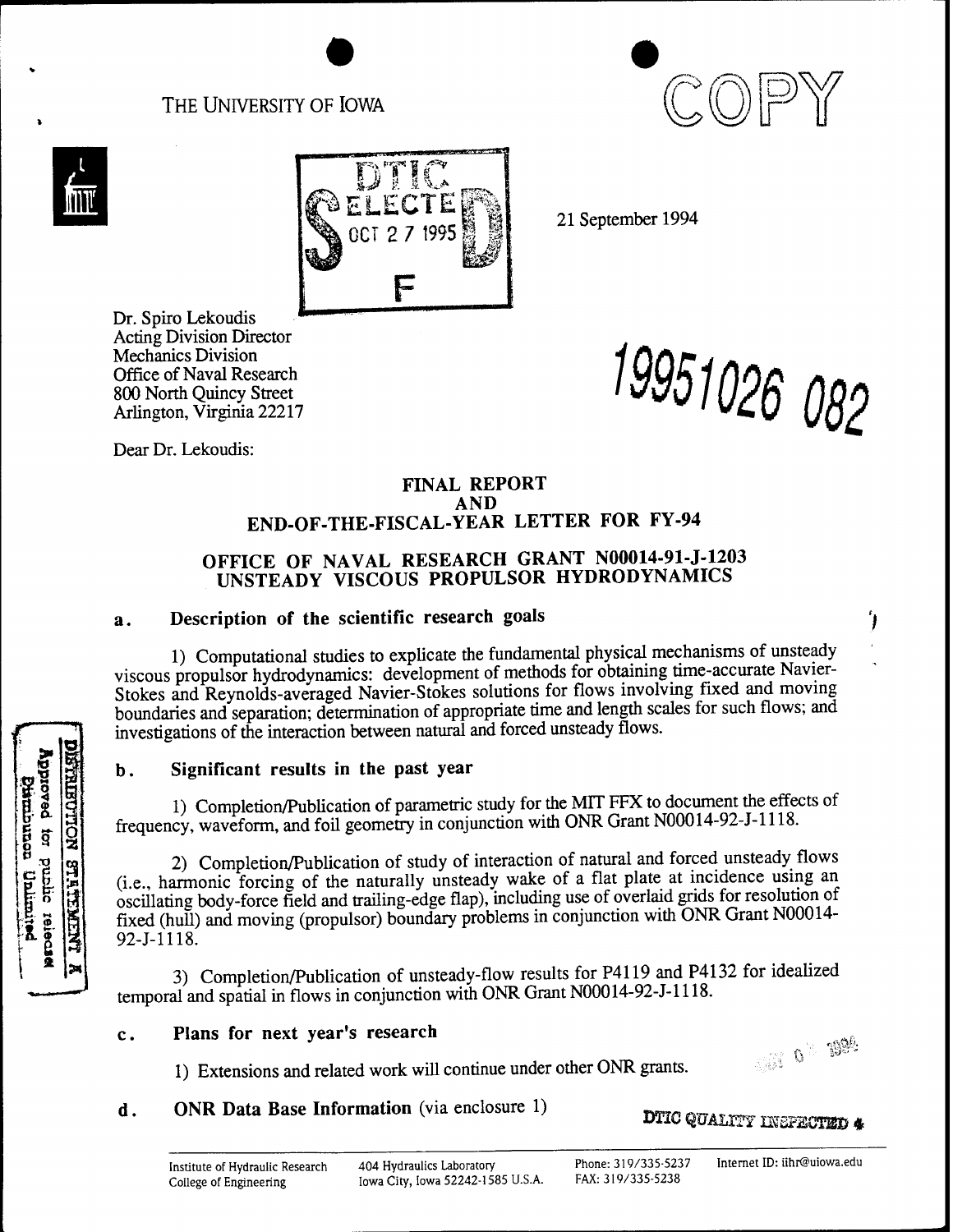

## **OFFICE OF THE UNDER SECRETARY OF DEFENSE (ACQUISITION) DEFENSE TECHNICAL INFORMATION CENTER CAMERON STATION ALEXANDRIA, VIRGINIA 22304-6145**

**IN REPLY DTIC-OCC** 

SUBJECT: Distribution Statements on Technical Documents

TO:

OFFICE OF NAVAL RESEARCH CORPORATE PROCRAMS DIVISION ONR 353 800 NORTH QUINCY STREET ARLINGTON, VA 22217-5660

1. Reference: DoD Directive 5230.24, Distribution Statements on Technical Documents, 18 Mar 87. /

2. The Defense Technical Information Center received the enclosed report (referenced below) which is not marked in accordance with the above reference.

**FINAL REPORT** N00014-91-J-1203 TITLE: UNSTEADY VISCOUS PROPULSOR HYDRODYNAMICS

3.' We request the appropriate distribution statement be assigned and the report returned to DTIC within 5 working days.

to bind minimum of the results of the reverse of this letter. If you<br>4. Approved distribution statements are listed on the reverse of this letter. If yo t returr<br>u have<br>4-6837 any questions regarding these statements, call DTIC's Cataloging Branch, (703) 274-6837.

FOR THE ADMINISTRATOR:

1 Encl<br>
1 Encl<br>
1 Encl<br>
2 GOPALAKRISHNAN NAIR Chief, Cataloging Branch

ŧ,

FL-171 Jul93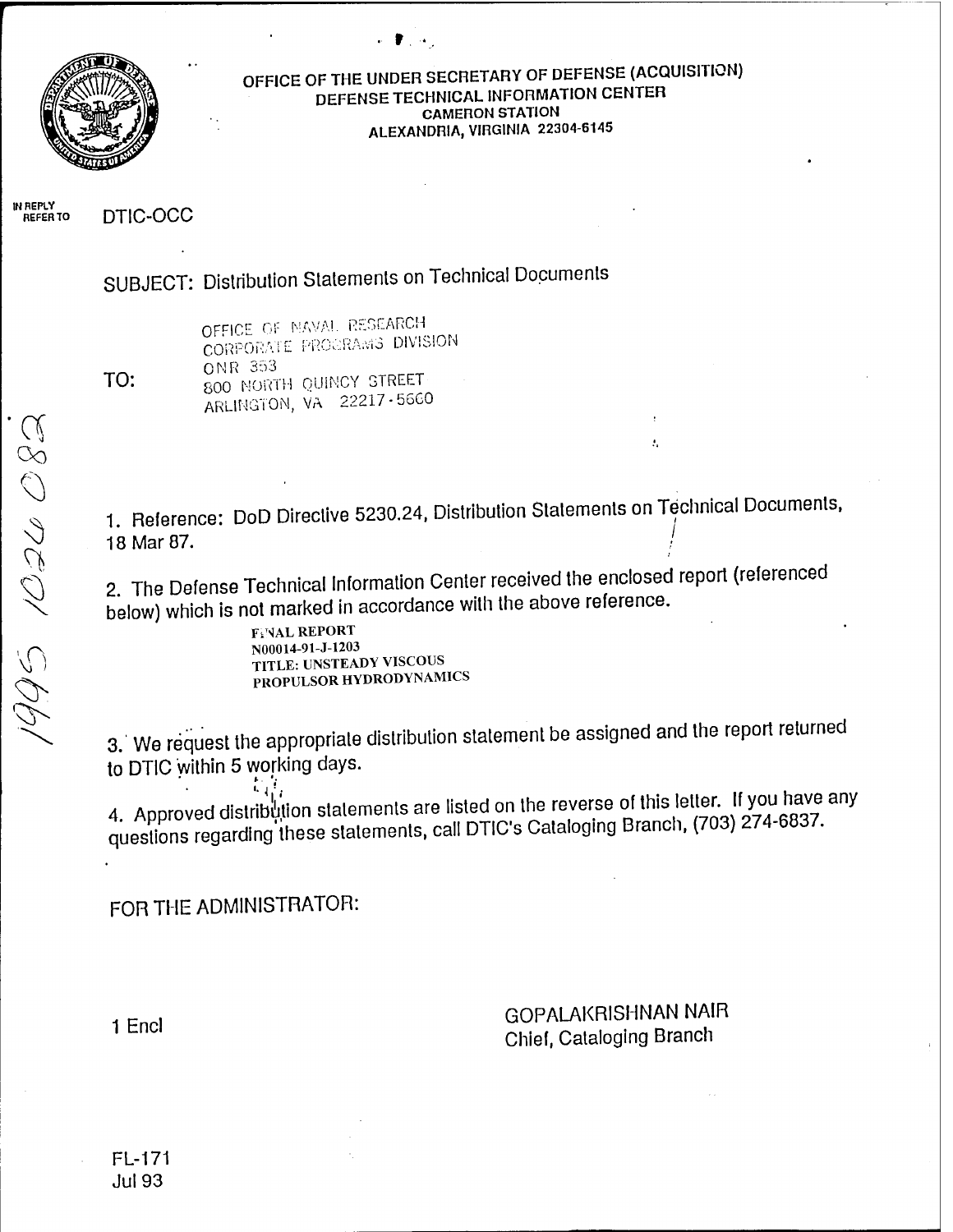#### DISTRIBUTION STATEMENT A:

#### APPROVED FOR PUBLIC RELEASE: DISTRIBUTION IS UNLIMITED

#### DISTRIBUTION STATEMENT B:

DISTRIBUTION AUTHORIZED TO U.S. GOVERNMENT AGENCIES ONLY; (Indicale Reason and Dale Below). OTHER REQUESTS FOR THIS DOCUMENT SHALL BE REFERRED TO (Indicale Controlling DoD Office Below).

### DISTRIBUTION STATEMENT C:

DISTRIBUTION AUTHORIZED TO U.S. GOVERNMENT AGENCIES AND THEIR CONTRACTORS; (Indicale Reason and Dale Below). OTHER REQUESTS FOR THIS DOCUMENT SHALL BE REFERRED TO (Indicate Controlling DoD Office Below).

#### DISTRIBUTION STATEMENT D:

DISTRIBUTION AUTHORIZED TO DOD AND U.S. DOD CONTRACTORS ONLY; (Indicate Reason and Date Below). OTHER REQUESTS SHALL BE REFERRED TO (Indicate Controlling DoD Office Below).

### DISTRIBUTION STATEMENT E:

DISTRIBUTION AUTHORIZED TO DOD COMPONENTS ONLY; (Indicate Reason and Dale Below). OTHER REQUESTS SHALL BE REFERRED TO (Indicale Controlling DoD Office Below).

DISTRIBUTION STATEMENT F:

FURTHER DISSEMINATION ONLY AS DIRECTED BY (Indicate Controlling DoD Office and Dale Below) or HIGHER DOD AUTHORITY.

### DISTRIBUTION STATEMENT X:

DISTRIBUTION AUTHORIZED TO U.S. GOVERNMENT AGENCIES AND PRIVATE INDIVIDUALS OR ENTERPRISES ELIGIBLE TO OBTAIN EXPORT-CONTROLLED TECHNICAL DATA IN ACCORDANCE WITH DOD DIRECTIVE 5230.25, WITHHOLDING OF UNCLASSIFIED TECHNICAL DATA FROM PUBLIC DISCLOSURE, 6 Nov 1984 (Indicale dale of determination). CONTROLLING DOD OFFICE IS (Indicate Controlling DoD Office).'

The cited documents has'been reviewed by competent authority and the following distribution statement is hereby aulhorized.

|                          | OFFICE OF NAVAL RESEARCH                                                                                    |                                                       |
|--------------------------|-------------------------------------------------------------------------------------------------------------|-------------------------------------------------------|
| (Statement)              | <b>CORPORATE PROGRAMS DIVISION</b><br><b>ONR 353</b><br>800 NORTH QUINCY STREET<br>ARLINGTON, VA 22217-5660 | (Controlling DoD Office Name)                         |
| (Reason)                 | DEBRA T. HUGHES<br>$\sim$ 14 maps $\mu$                                                                     | (Controlling DoD Office Address,<br>City, State, Zip) |
|                          | DEBUTY DIRECTOR<br>OURFORATE PROGRAMS OFFICE                                                                | $\mathfrak{ls}$ 9 SEP<br>1995                         |
| (Signature & Typed Name) | (Assigning Office)                                                                                          | (Date Statement Assigned)                             |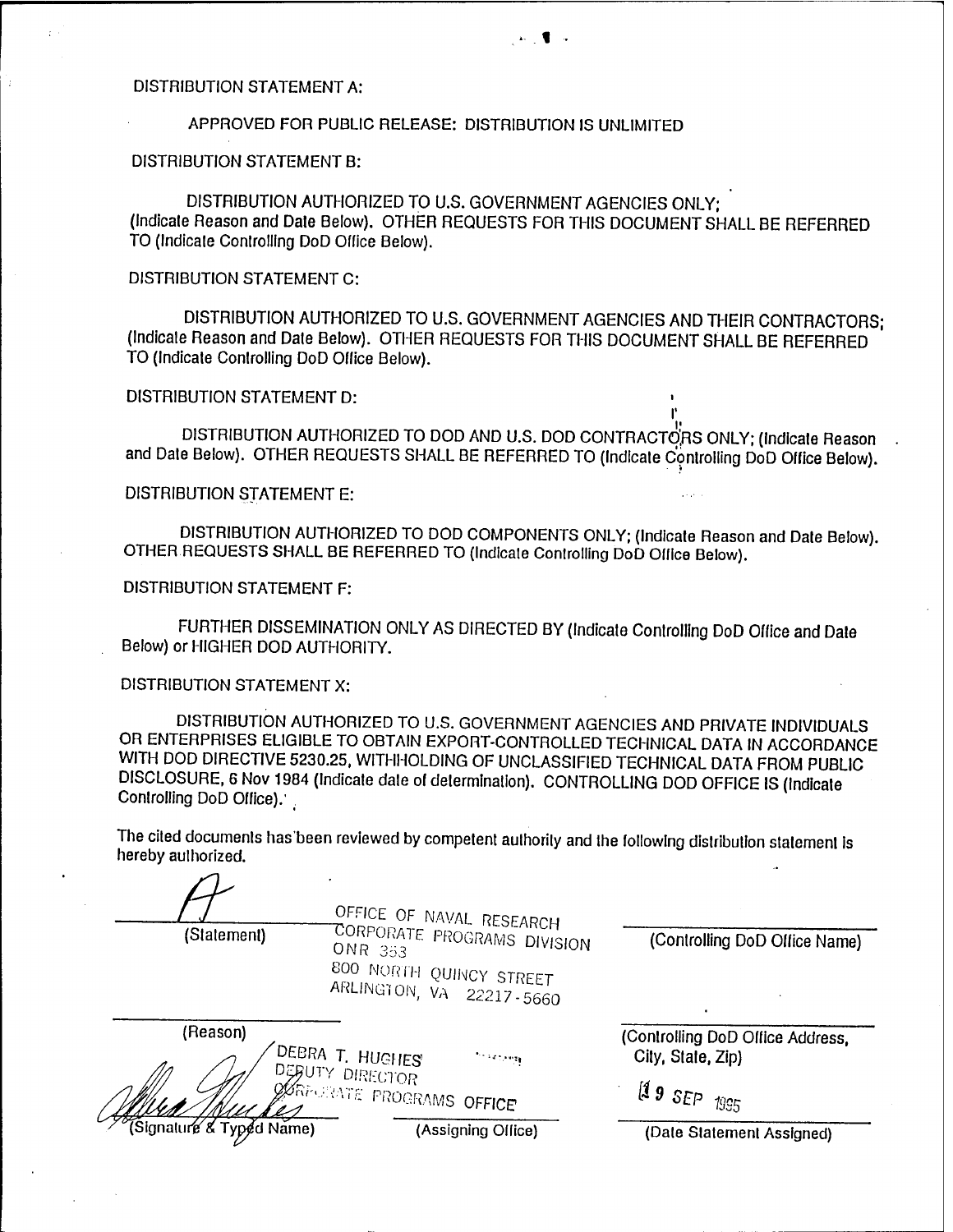- **e. Interactions/Technology Transfer** (via enclosure 2)
- **f. List of Publications/Reports/Presentations/Patents/Graduates** (via enclosure 3)
- **<sup>g</sup>**. **List of Honors/Awards** (via enclosure 4)
- **<sup>h</sup>**. **Other Sponsored Research** (via enclosure 5)
- **<sup>i</sup>**. **Estimated funding balance as of <sup>30</sup> Sept <sup>1994</sup>** (via enclosure 6)

Submitted by,

Jem F. Stern

Principal Investigator

encl.

cc: Mr. R. Silverman, ONR, Seattle

| Accesion For                |               |         |   |  |  |
|-----------------------------|---------------|---------|---|--|--|
| NTIS CRA&I                  |               |         |   |  |  |
| DTIC TAB                    |               |         |   |  |  |
| Unannounced                 |               |         | n |  |  |
| Justification               |               |         |   |  |  |
| Byper the<br>Distribution / |               |         |   |  |  |
| <b>Availability Codes</b>   |               |         |   |  |  |
| Dist                        | Avail and for | Special |   |  |  |
|                             |               |         |   |  |  |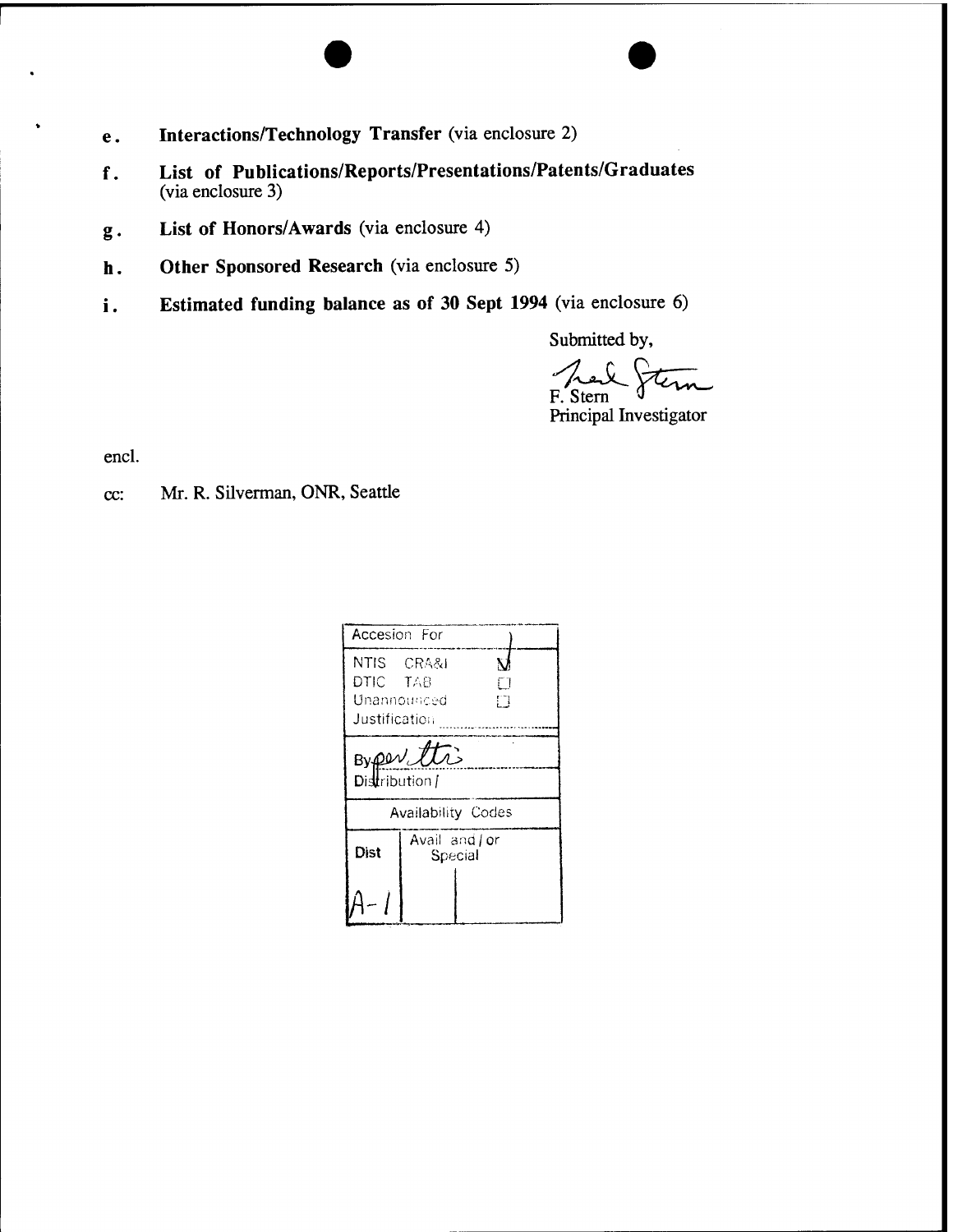#### OFFICE OF NAVAL RESEARCH PUBLICATIONS/PATENTS/PRESENTATIONS/HONORS REPORT 01 October 1993 through 30 September 1994

#### N00014-91-J-1203

 $\mathbf{1}$ 

R&T Number:

Contract/Grant Title: Unsteady Viscous Propusor Hydrodynamics

Program Officer:  $E$ ,  $R$ bod

Principal Investigator: Fred Stern

Mailing Address: Iowa Institute of Hydraulic Research, The University of Iowa, Iowa City, IA 52242

Phone Number: 319 335-5215

FAX Number: 319 335-5238

E-Mail Address: frstern@icaen.uiowa.edu

|  |                    | a. Number of Papers Submitted to Referred Journal but |  |  |
|--|--------------------|-------------------------------------------------------|--|--|
|  | not yet published: |                                                       |  |  |

- b. Number of Papers Published in Referred Journals: (List Attached):
- c. Number of Books or Chapters Submitted but not yet Published:
- d. Number of Books or Chapters Published (List Attached)
- e. Number of Printed Technical Reports & Non-Referred  $\mathbf{1}$ Papers (List Attached):
- f. Number of Patents Filed:

g. Number of Patents Granted (List Attached):

- h. Number of Invited Presentations at Workshops or Professional Society Meeting (List Attached):
- i. Number of Presentations at Workshops or Professional Society Meetings (List Attached):
- j. Honors/Awards/Prizes for Contract/Grant Employees: (List Attached, may include Society Awards/Offices, Promotions, Faculty Awards/Offices, etc.)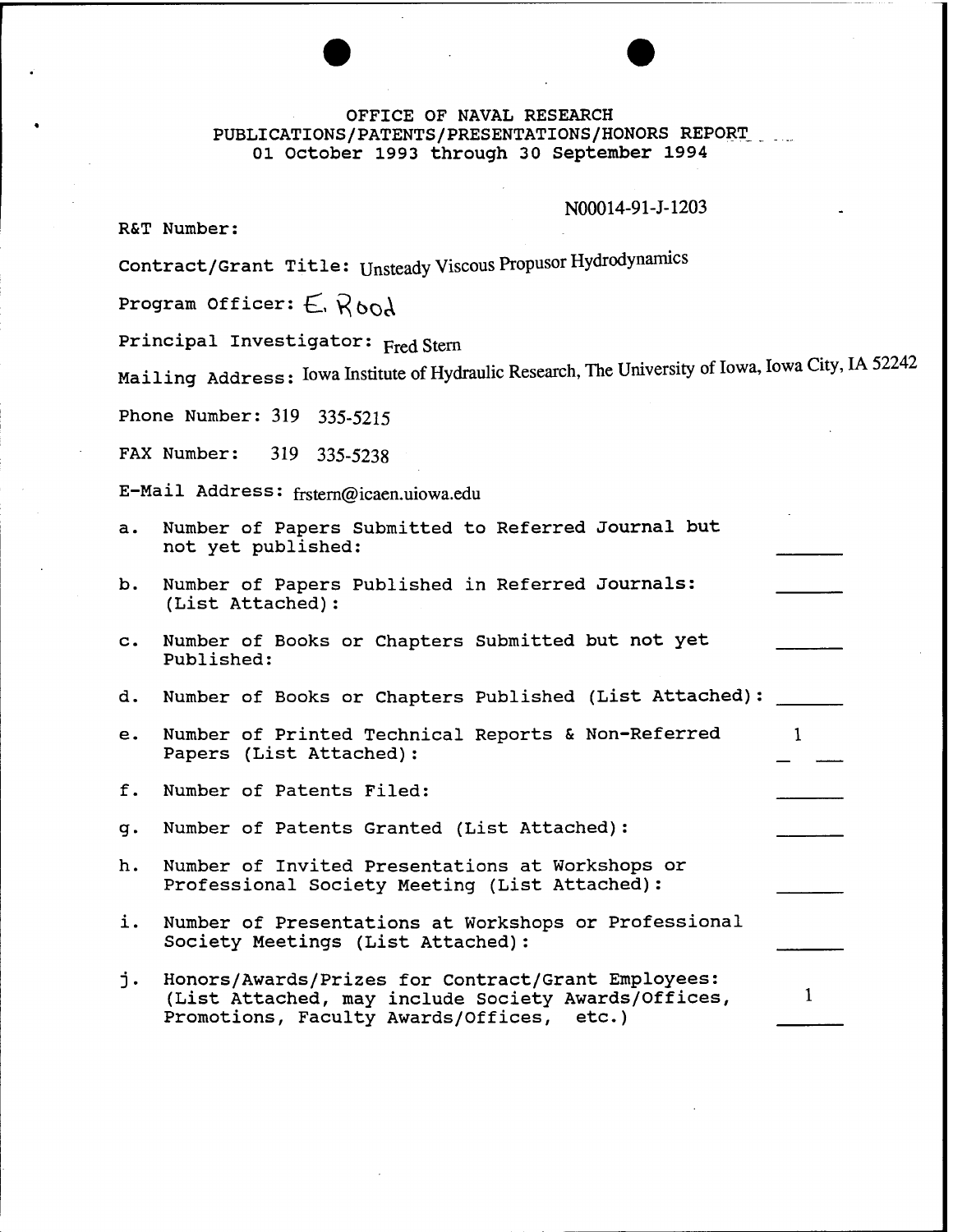|                       |  | k. Providing the following information will assist with |  |  |
|-----------------------|--|---------------------------------------------------------|--|--|
| statistical purposes. |  |                                                         |  |  |

| PI/CO-PI: | TOTAL<br>Female<br>Minority* |                                  |              | Grad Students: **                   | <b>TOTAL</b><br>Female<br>Minority* |  |
|-----------|------------------------------|----------------------------------|--------------|-------------------------------------|-------------------------------------|--|
|           |                              |                                  | Post Doc: ** | <b>TOTAL</b><br>Female<br>Minority* |                                     |  |
|           |                              | Degrees Granted (List Attached): |              |                                     |                                     |  |
|           |                              |                                  |              |                                     |                                     |  |

- \* Underrepresented or minority groups include Blacks, Hispanics, and Native Americans. Asians are not considered an underrepresented or minority group in science and engineering.
- \*\* Supported at least 25% this year on contract/grant.

Enclosure (1)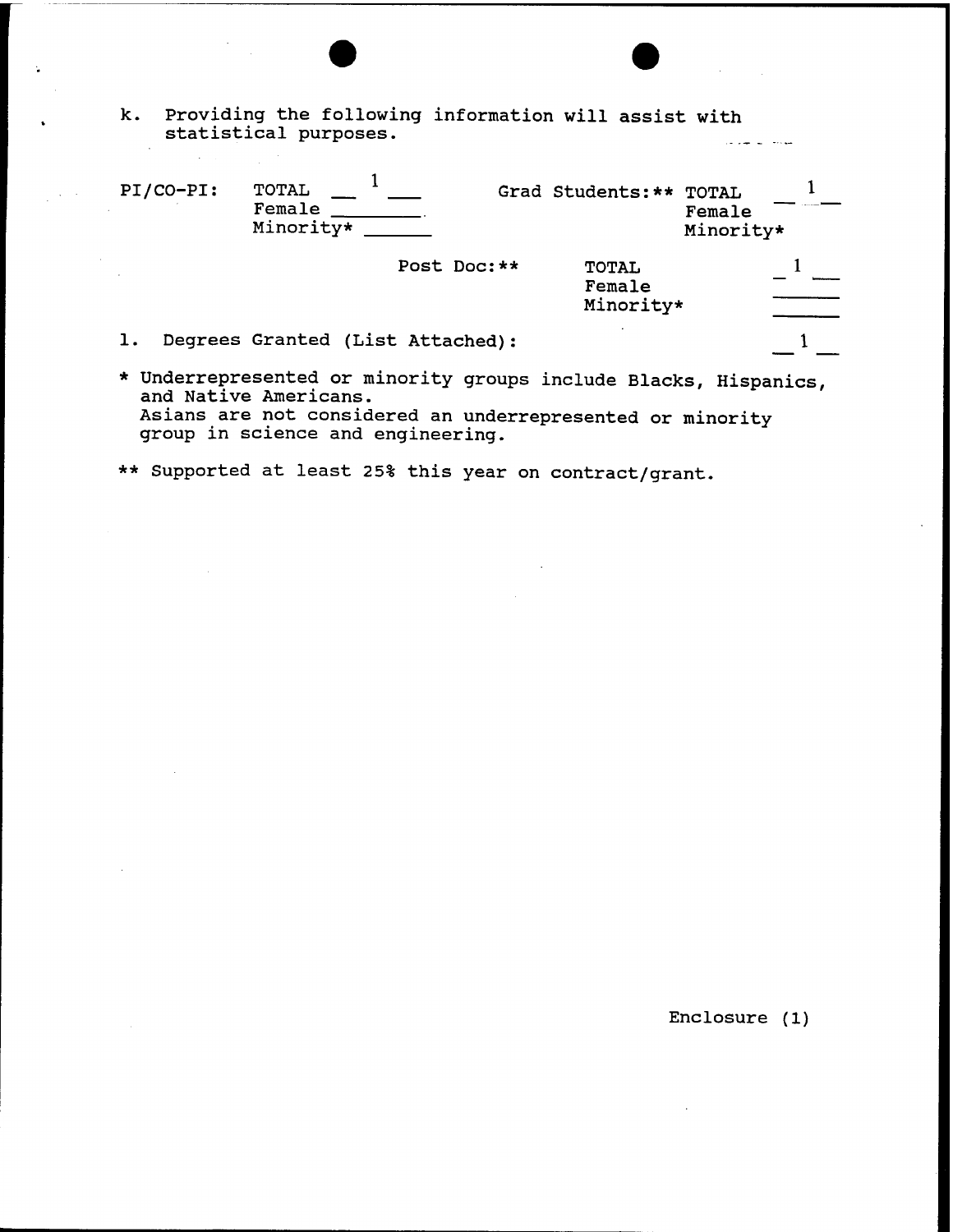#### TECHNOLOGY TRANSFER

Technology transfer is an important measure of the relevance of scientific endeavors. ONR Program Officers need to be aware of any such transfer, and they will use it to the benefit of their programs. Please describe any recent (approximately last three years) direct or indirect interactions you had with Navy, other DoD, or industrial scientists and engineers; describe only those interactions that resulted in their use of methodology, data, software, or other developments produced or directly derived from your ONR grant/contract. Also describe similar technology transfer, if any, that resulted without any such interactions.

Enclosure (2)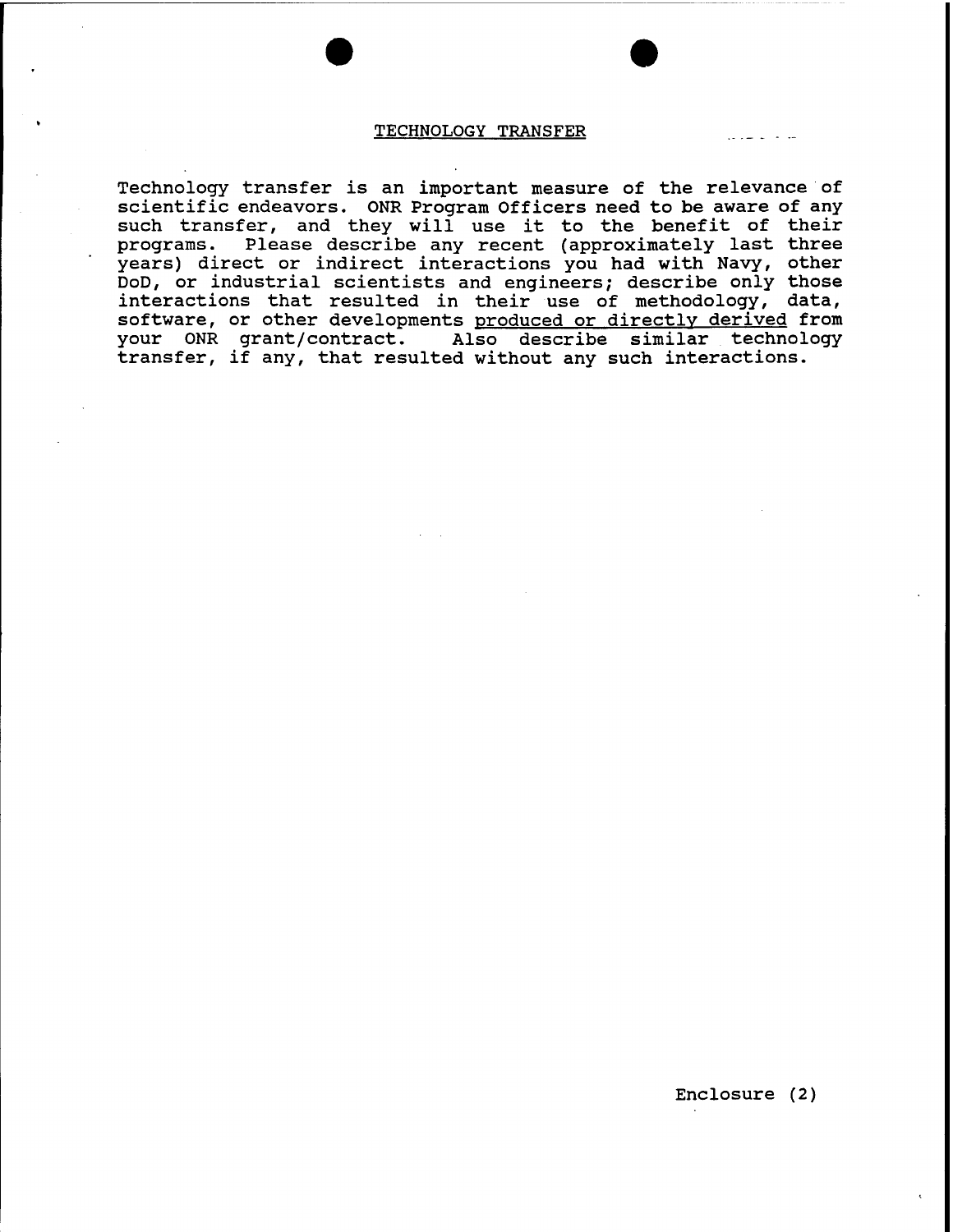LIST OF PUBLICATIONS/REPORTS/PATENTS/GRADUATES

1. Papers Published in Referred Journals:

2. Books (and sections thereof) Published:

3. Technical Report, Non-Refereed Papers:

Chen, B., Stem, F., and Kim, W.J., "Computation of Unsteady Viscous Marine Propulsor Blade and Wake Flow," Proc. 20th ONR Symposium on Naval Hydro., Santa Barbara, CA, August 1994.

4. Presentations:

5. Patents Granted:

6. Degrees Granted (name, date, degree):

Paterson, E.G., "Computation of Natural and Forced Unsteady Viscous Flow with Application to Marine Propulsors," Ph.D. Thesis, Department of Mechanical Engineering, The University of Iowa, May 1994.

\* List only those funded directly from you ONR grant/contract. Use additional pages, if necessary.

Enclosure (3)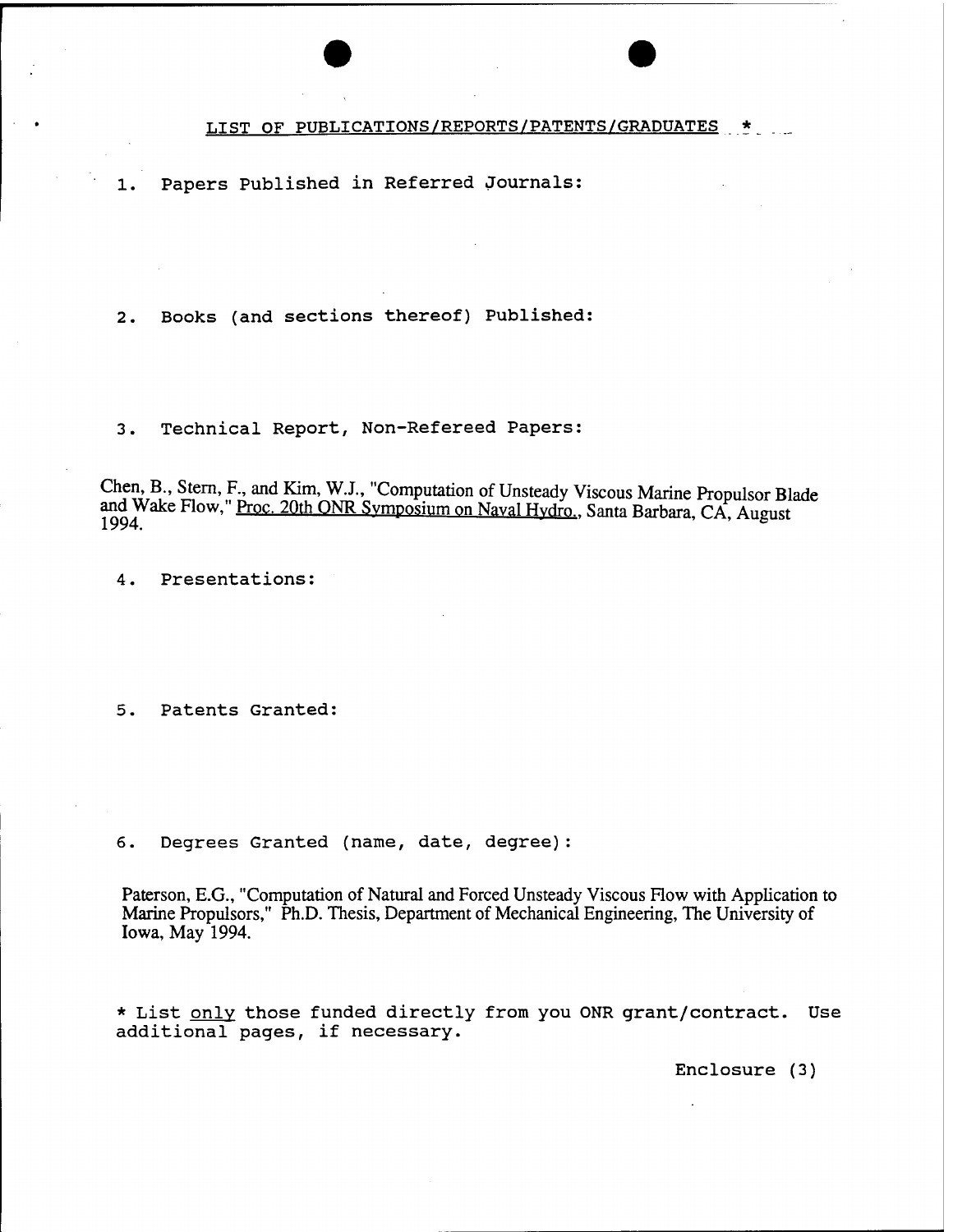OTHER SPONSORED RESEARCH (Include title, sponsors's name, dollar amount and start and end dates for the award)

| F. Stern | Free-Surface Effects on Ship Boundary Layers and Wakes<br>ONR Grant No. N00014-92-J-1092<br>October 1987–September 1991, \$150K/year                                             |
|----------|----------------------------------------------------------------------------------------------------------------------------------------------------------------------------------|
| F. Stern | Viscous Propulsor Hydrodynamics<br>ONR Grant N00014-92-J-1118<br>October 1991-September 1994, \$100K/year                                                                        |
| F. Stern | Evaluation of Surface-Ship Boundary-Layer and Wake and<br>Wave Field Model Scale Data Base<br><b>ONR/SNAME Grant N00014-93-1-0052</b><br>October 1992-September 1994, \$15K/year |
| F. Stern | Near-Field Ship Hydrodynamics<br>AASERT Award N00014-93-1-1103<br>October 1993-September 1995, \$229,592.                                                                        |

Enclosure (5)